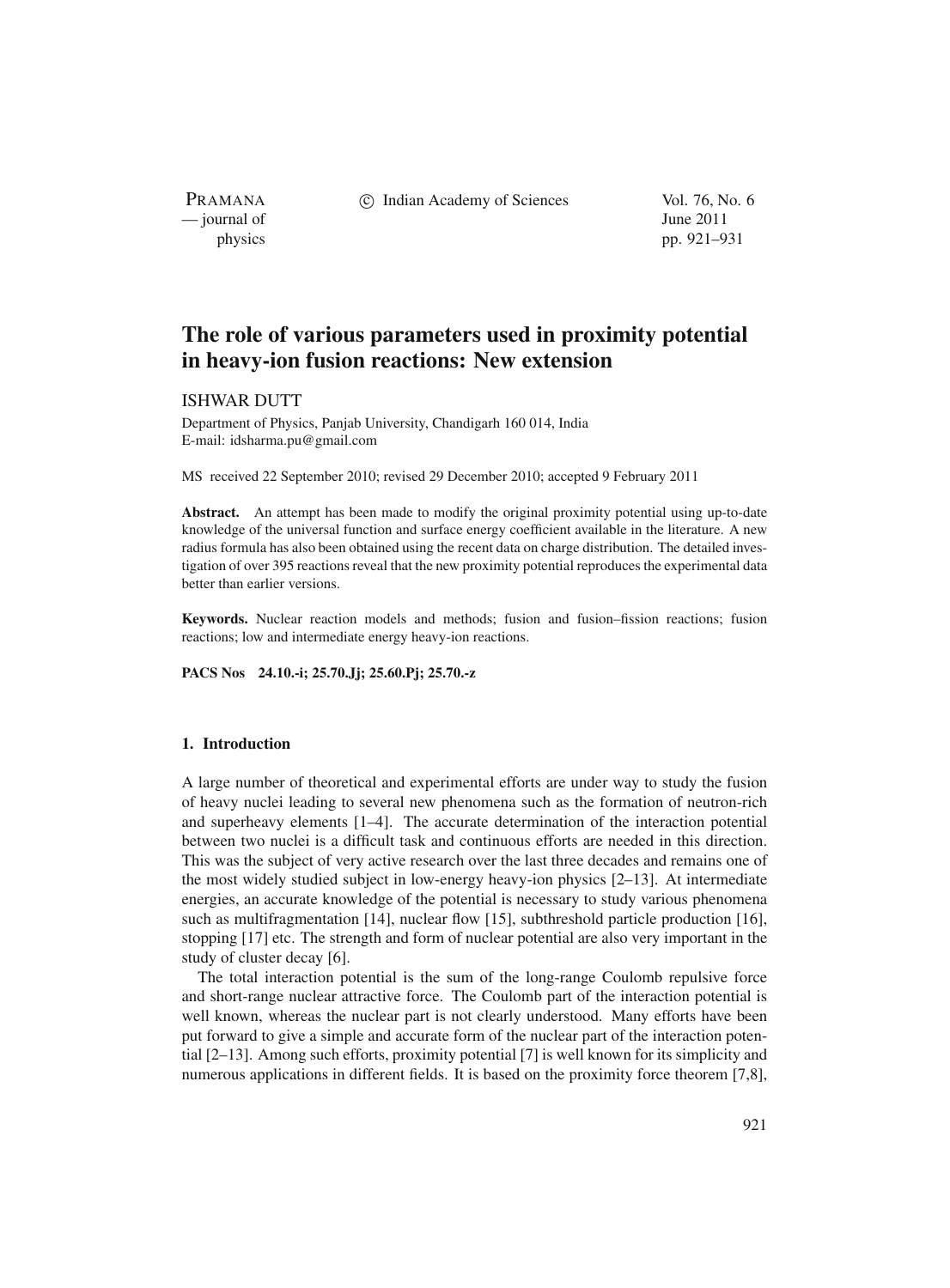according to which the nuclear part of the interaction potential is a product of the geometrical factor depending on the mean curvature of the interaction surface and the universal function (depending on the separation distance) and is independent of the masses of the colliding nuclei [7].

As pointed out by various authors [10], the original form of the proximity potential 1977 overestimated the experimental data by 4% for fusion barrier heights. In a recent study involving the comparison of 16 proximity potentials, it was pointed out that the proximity potential 1977 overestimated the experimental data by 7% for symmetric colliding nuclei [2]. Similarly, large deviation was also observed for asymmetric colliding nuclei [3].

With the passage of time, several improvements/modifications were made over the original proximity potential 1977 to remove the discrepancy between theory and data. It included either the better form of the surface energy coefficient [9] or universal function and/or nuclear radius [10]. A careful look reveals that these modifications/improvements could not explain the experimental data [2,11]. A survey also pointed out that these parameters (i.e. surface energy coefficient, nuclear radius and universal function) were chosen quite arbitrarily in the literature. Among these, the surface energy coefficient is available in in a variety of forms from time to time [4]. It affects the fusion barrier heights and cross-sections significantly [4]. Nuclear radius is available in different forms [2–4]. These forms vary in terms of its coefficients, mass or isospin dependence. The third parameter, the universal function, is also parametrized in different improved forms by various authors [2,3,7,8,10]. But unfortunately, no systematic study is available in the literature, where one can explore the role of these parameters in fusion barrier heights and cross-sections. So, a new proximity potential, in terms of the best set of the above-stated parameters, is in demand.

In the present study, the main aim is to pin down the role of the above-stated parameters in fusion barriers and cross-sections by constructing a new proximity potential and also to compare the final outcome with huge experimental data and its earlier available versions. This will definitely give a direct check to test the accuracy of the new proximity potential. The present systematic study includes the reactions with combined mass between  $A = 19$ and 294 units. Totally, 395 experimentally studied reactions with symmetric as well as asymmetric colliding partners are taken into consideration. Section 2 describes the model in brief, §3 depicts the results, and a brief summary is presented in §4.

## **2. The model**

The nuclear part of the interaction potential  $V_N(r)$  is calculated within the framework of the proximity potential 1977 [7] as

$$
V_{\rm N}(r) = 4\pi \bar{R} \gamma b \Phi \left( \frac{r - C_1 - C_2}{b} \right) \text{MeV},\tag{1}
$$

where  $\overline{R}$  is the reduced radius and has the form

$$
\bar{R} = \frac{C_1 C_2}{C_1 + C_2},\tag{2}
$$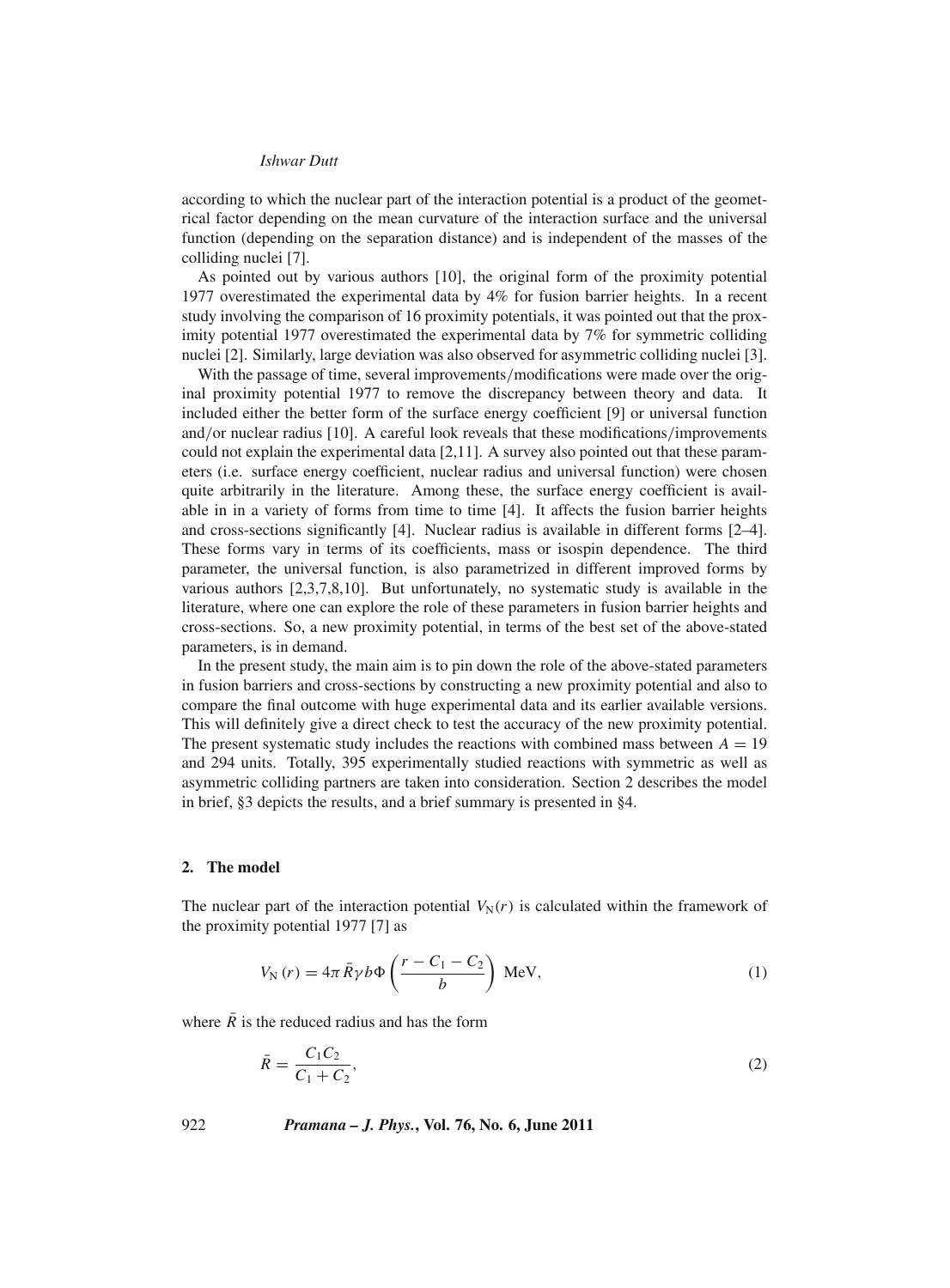#### *The role of* v*arious parameters in hea*v*y-ion fusion reactions*

quite similar to the one used for reduced mass. Here  $C_i$  denotes the matter radius and is calculated using the relation [10]

$$
C_i = c_i + \frac{N_i}{A_i}t_i, \quad i = 1, 2,
$$
\n(3)

where  $c_i$  denotes the half-density radii of the charge distribution and  $t_i$  is the neutron skin of the nucleus. To calculate  $c_i$ , we used the relation given in ref. [10] as

$$
c_i = R_{00i} \left( 1 - \frac{7}{2} \frac{b^2}{R_{00i}^2} - \frac{49}{8} \frac{b^4}{R_{00i}^4} + \cdots \right), \quad i = 1, 2.
$$
 (4)

Here,  $R_{00i}$  is the nuclear charge radius which is given as

$$
R_{00i}^{\text{fit}} = 1.171 A_i^{1/3} + 1.427 A_i^{-1/3} \text{ fm}, \quad i = 1, 2. \tag{5}
$$

This form of the nuclear radius is similar to the one due to Bass and Winther [18]. This is obtained by fitting the measured rms values of the charge distribution  $\langle r^2 \rangle^{1/2}$  given in ref. [19] and is marked as  $R_{00i}^{\text{fit}}$ . As a first step, the measured rms values are converted to equivalent rms radii using the relation  $R_{00i}^{\text{expt}} = \sqrt{\frac{5}{3}} (r^2)^{1/2}$  suggested in ref. [10] and is labelled as  $R_{00i}^{\text{expt}}$ . After this, the least-squares fitting procedure is applied to obtain eq. (5) (shown in figure 1a). The neutron skin  $t_i$  used in eq. (3) is calculated as [10]

$$
t_i = \frac{3}{2} r_0 \left[ \frac{J I_i - \frac{1}{12} c_1 Z_i A_i^{-1/3}}{Q + \frac{9}{4} J A_i^{-1/3}} \right], \quad i = 1, 2.
$$
 (6)

Here  $r_0$  = 1.14 fm, the nuclear symmetric energy coefficient  $J = 32.65$  MeV and  $c_1 = 3e^2/5r_0 = 0.757895$  MeV. The neutron skin stiffness coefficient *Q* was taken to be 35.4 MeV. These coefficients were taken from ref. [10].

The surface energy coefficient  $\gamma$  was taken from Myers and Świątecki [20] and has the form

$$
\gamma = \gamma_0 \left[ 1 - k_s \left( \frac{N - Z}{A} \right)^2 \right],\tag{7}
$$

where *N*, *Z*, and *A* refer to the neutron, proton and total mass of the two colliding nuclei. In eq. (7),  $\gamma_0$  (=  $a_2/4\pi r_0^2$ ; where  $a_2$  is the usual liquid drop model surface energy coefficient and  $r_0$  is the nuclear radius constant) is the surface energy constant and  $k_s$  is the surfaceasymmetry constant. Both constants were first parametrized by Myers and Świątecki [20] by fitting the experimental binding energies. The first set of these constants yielded values for  $\gamma_0$  and  $k_s$  as 1.01734 MeV/fm<sup>2</sup> and 1.79, respectively. In the original proximity version,  $\gamma_0$  and  $k_s$  were taken to be 0.9517 MeV/fm<sup>2</sup> and 1.7826 [21], respectively. Later on, these values were revised depending on the advancement in the theories and in experiments [4]. Fourteen such coefficients are highlighted and listed in table 1 and the role of extreme 4 is analysed in depth in ref. [4]. Out of them, two best sets of surface energy coefficients are stressed. In the present study, we shall restrict to the latest set of  $\gamma$  values, i.e.  $\gamma_0 = 1.25284 \text{ MeV/fm}^2$  and  $k_s = 2.345$  presented in ref. [4]. This particular set of values were obtained directly from a least-squares adjustment to the ground-state masses of 1654 nuclei ranging from  $16$ O to  $263106$  and fission-barrier heights [26].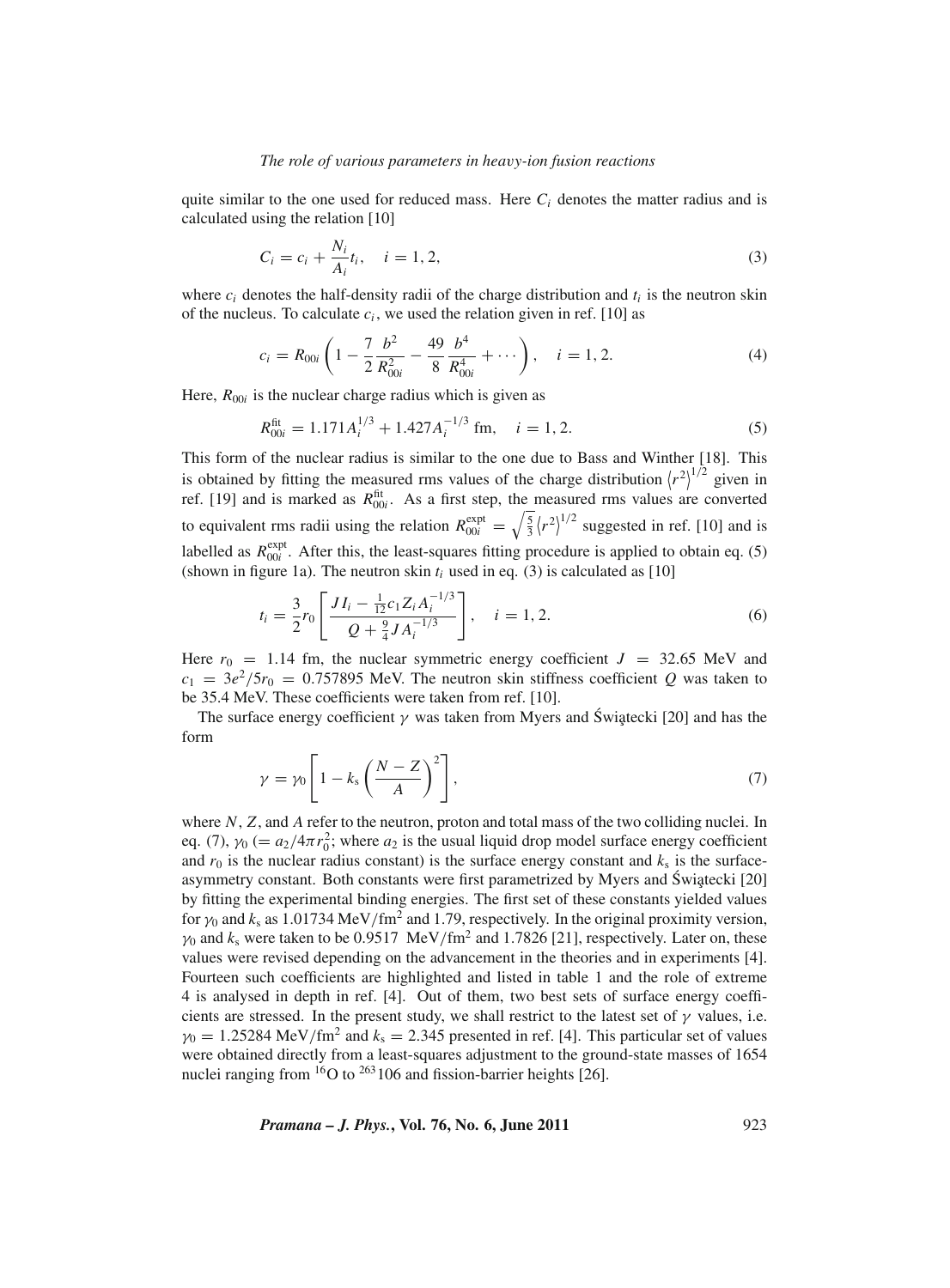**Table 1.** The different surface energy coefficients available in the literature are displayed. The different references from where the corresponding values are taken are also listed.

| $a_2$ (MeV) | $r_0$ (fm) | $\gamma_0$ (MeV fm <sup>-2</sup> ) | $k_{\rm s}$ | Ref. |
|-------------|------------|------------------------------------|-------------|------|
| 18.56       | 1.2049     | 1.01734                            | 1.79        | [20] |
| 17.9439     | 1.2249     | 0.9517                             | 1.7826      | [21] |
| 24.7        | 1.16       | 1.460734                           | 4.0         | [22] |
| 21.7        | 1.18       | 1.2402                             | 3.0         | [23] |
| 20.57       | 1.18       | 1.1756                             | 2.2         | [24] |
| 21.53       | 1.16       | 1.27326                            | 2.5         | [24] |
| 21.14       | 1.16       | 1.2502                             | 2.4         | [24] |
| 21.13       | 1.16       | 1.2496                             | 2.3         | [24] |
| 17.9439     | 1.2249     | 0.9517                             | 2.6         | [25] |
| 21.18466    | 1.16       | 1.25284                            | 2.345       | [26] |
| 19.3859     | 1.18995    | 1.08948                            | 1.9830      | [27] |
| 17.0603     | 1.21610    | 0.9180                             | 0.7546      | [27] |
| 16.9707     | 1.21725    | 0.911445                           | 2.2938      | [27] |

The universal function  $\Phi(\frac{r-C_1-C_2}{b})$  used in eq. (2) was derived by several authors in different forms [7,8,10]. In the present study, the modified form due to Blocki and Świątecki [8]

$$
\Phi(\xi) = \begin{cases}\n-1.7817 + 0.9270\xi + 0.143\xi^2 - 0.09\xi^3, & \text{for } \xi \le 0.0, \\
-1.7817 + 0.9270\xi + 0.01696\xi^2 - 0.05148\xi^3, \\
 & \text{for } 0.0 \le \xi \le 1.9475, \\
-4.41 \exp\left(-\frac{\xi}{0.7176}\right), & \text{for } \xi \ge 1.9475,\n\end{cases}
$$
\n(8)

with  $\xi = (r - C_1 - C_2)/b$  will be used. The surface width *b* (i.e.  $b = (\pi/\sqrt{3})a$  with  $a = 0.55$  fm) has been evaluated close to unity. By using these parameters, a new proximity potential will be constructed. This potential is marked as Prox New. Along with this new form, the original proximity potential [7] and its recently modified form [10] will also be used to compare our results. These forms are denoted as Prox Old and Prox Mod, respectively.

The total ion–ion interaction potential  $V_T(r)$  between the two colliding nuclei with charges  $Z_1$  and  $Z_2$ , centre separation  $r$  and density distribution assumed spherical, and frozen, is approximated as [10]

$$
V_{\rm T}(r) = V_{\rm N}(r) + V_{\rm C}(r) = V_{\rm N}(r) + \frac{Z_1 Z_2 e^2}{r},\tag{9}
$$

where  $e$  is the charge unit. The above form of the Coulomb potential is suitable when two approaching nuclei are well separated.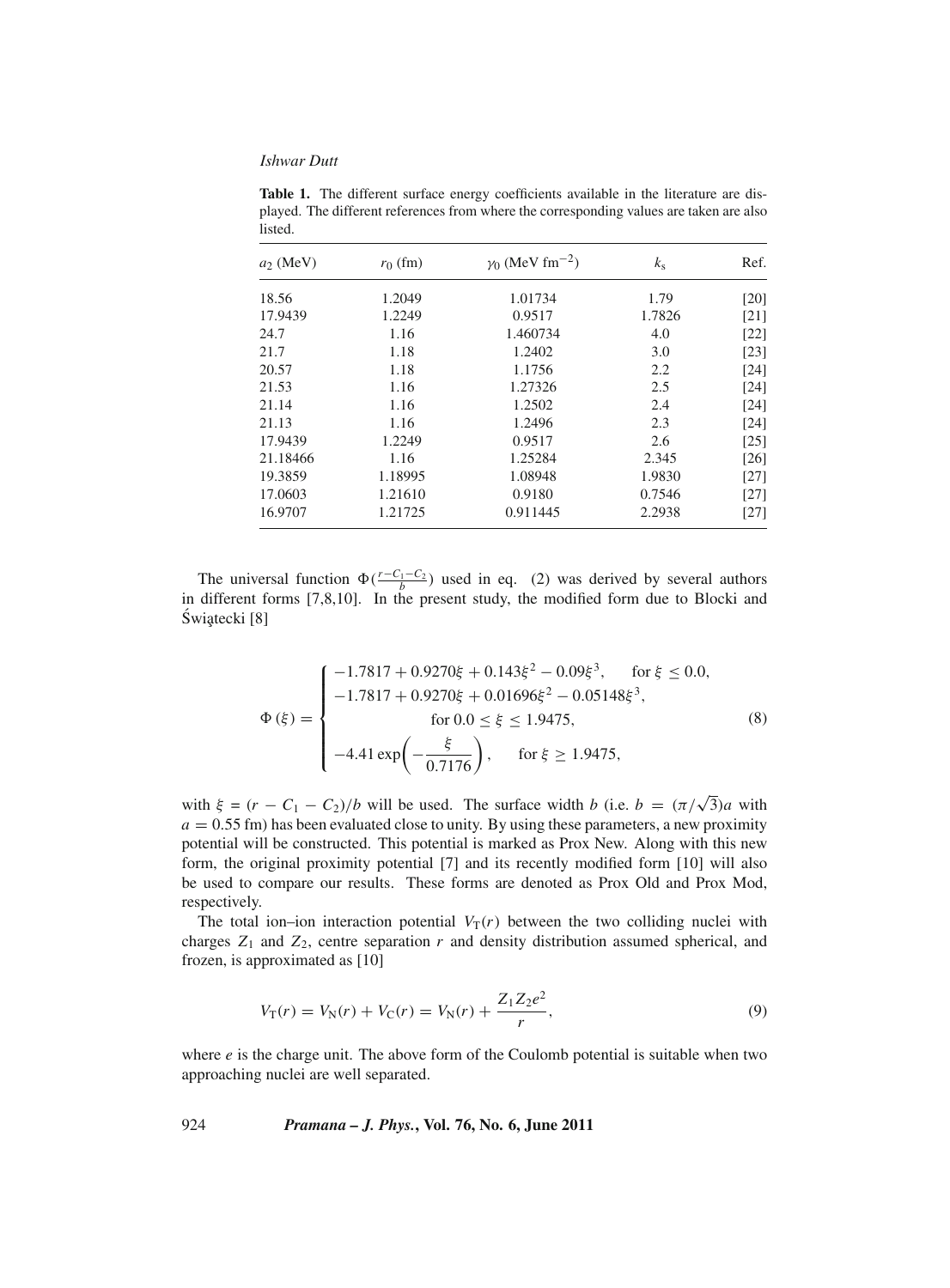### **3. Results and discussion**

As can be seen from the preceding section, three factors which govern the success of proximity potential are (i) the surface energy coefficient, (ii) the universal function and (iii) the nuclear radius. The literature is carefully scanned and it was found that the latest information on these three factors can reshape the old proximity potential. Recently, the role of surface energy coefficient was studied in detail in ref. [4]. As far as universal function is concerned, the modified form due to Blocki and Świątecki  $[8]$  for gap configuration will be used. It is noted that this universal function reduces the average deviation for fusion barriers by 1%. For nuclear radius new fitted formula (eq. (5)) from the measured rms values of the charge distribution [19] using least-squares procedure will be used and the results are displayed in figure 1a. This form is well known in ref. [18]. The accuracy of the



**Figure 1.** (a) The variation of equivalent rms nuclear radius  $R_{00i}^{\text{expt}}$  (in fm) (defined in text) as a function of the total mass of the nuclei *A*. The solid line represents the straight line least-squares fit made over the data points. The measured rms values of the charge distribution are taken from Angeli [19]. (**b**) The variation of  $\Delta R$  (%) (defined in text) as a function of the total mass of the nuclei *A*.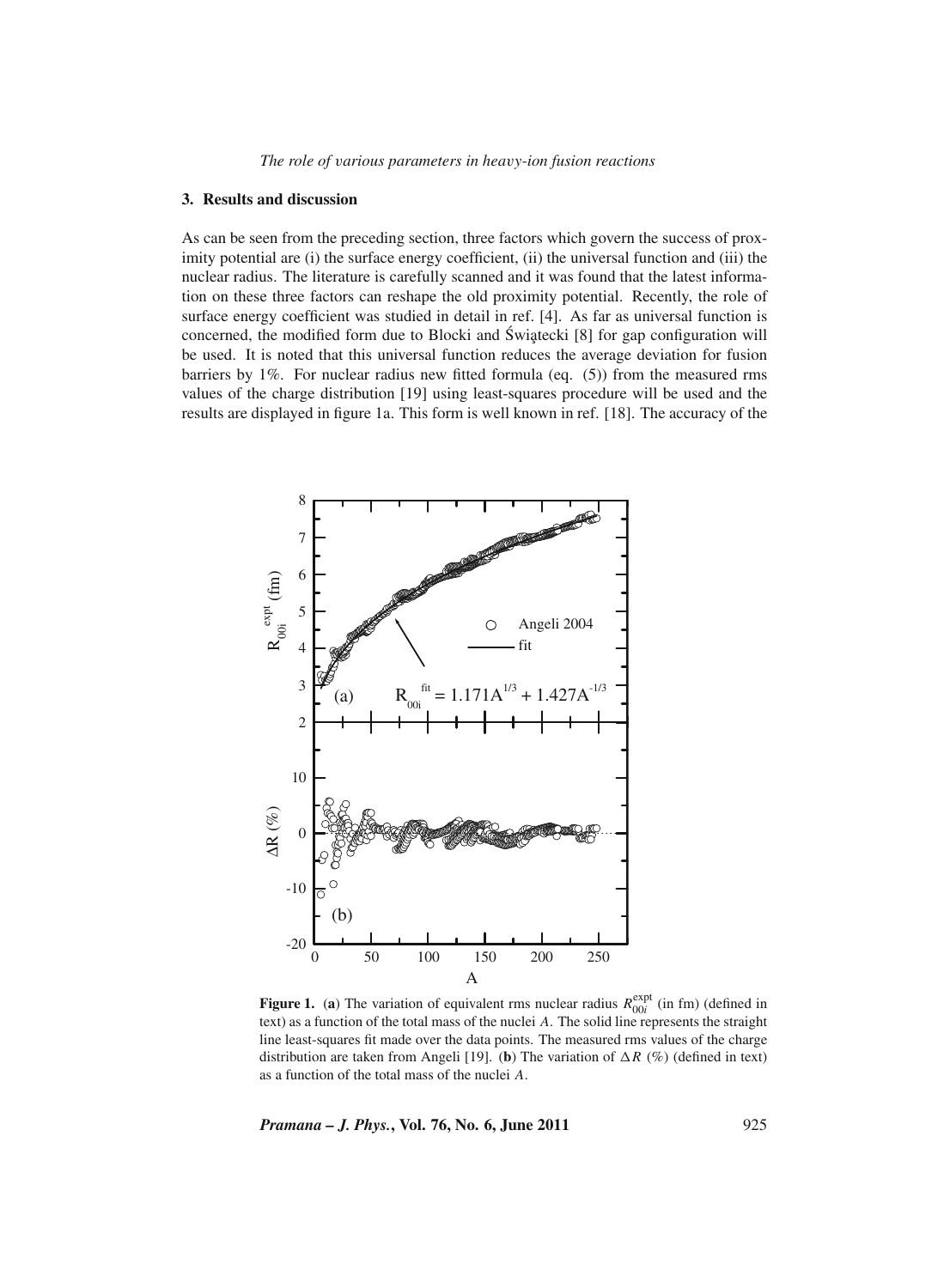fitted formula is checked in figure 1b, where the percentage difference between the fitted and experimental values defined as

$$
\Delta R\ (\%) = \frac{R^{\text{fit}} - R^{\text{expt}}}{R^{\text{expt}}} \times 100,\tag{10}
$$

as a function of total mass of the nuclei *A* is displayed. Interestingly, the above-fitted radius formula (eq. (5)) reproduces the experimental values within  $\pm 5\%$  on average. Slight scattering for lighter mass region is visible, whereas for heavy mass range the agreement is perfect. In the present analysis, the above new radius formula will be used.

A new form of the proximity potential is constructed using the above set of parameters. By using the new version of the proximity potential along with its old as well as its recently modified versions, fusion barriers are calculated for 395 reactions using the conditions

$$
\frac{dV_T(r)}{dr}\Big|_{r=R_B} = 0 \text{ and } \frac{d^2V_T(r)}{dr^2}\Big|_{r=R_B} \le 0. \tag{11}
$$

The height and position of the barrier are marked, respectively, as  $V<sub>B</sub>$  and  $R<sub>B</sub>$ .



**Figure 2.** Comparison of theoretical fusion barrier heights  $V_B^{\text{theor}}$  (MeV) calculated using the earlier versions of proximity potential (shown in (**a**) and (**b**)) along with new modification (shown in (**c**)) with the corresponding experimental values  $V_B^{\text{expt}}$  (MeV). The solid lines represent the straight line least-squares fit made over different points. The experimental values are taken from refs [2–4,10,28].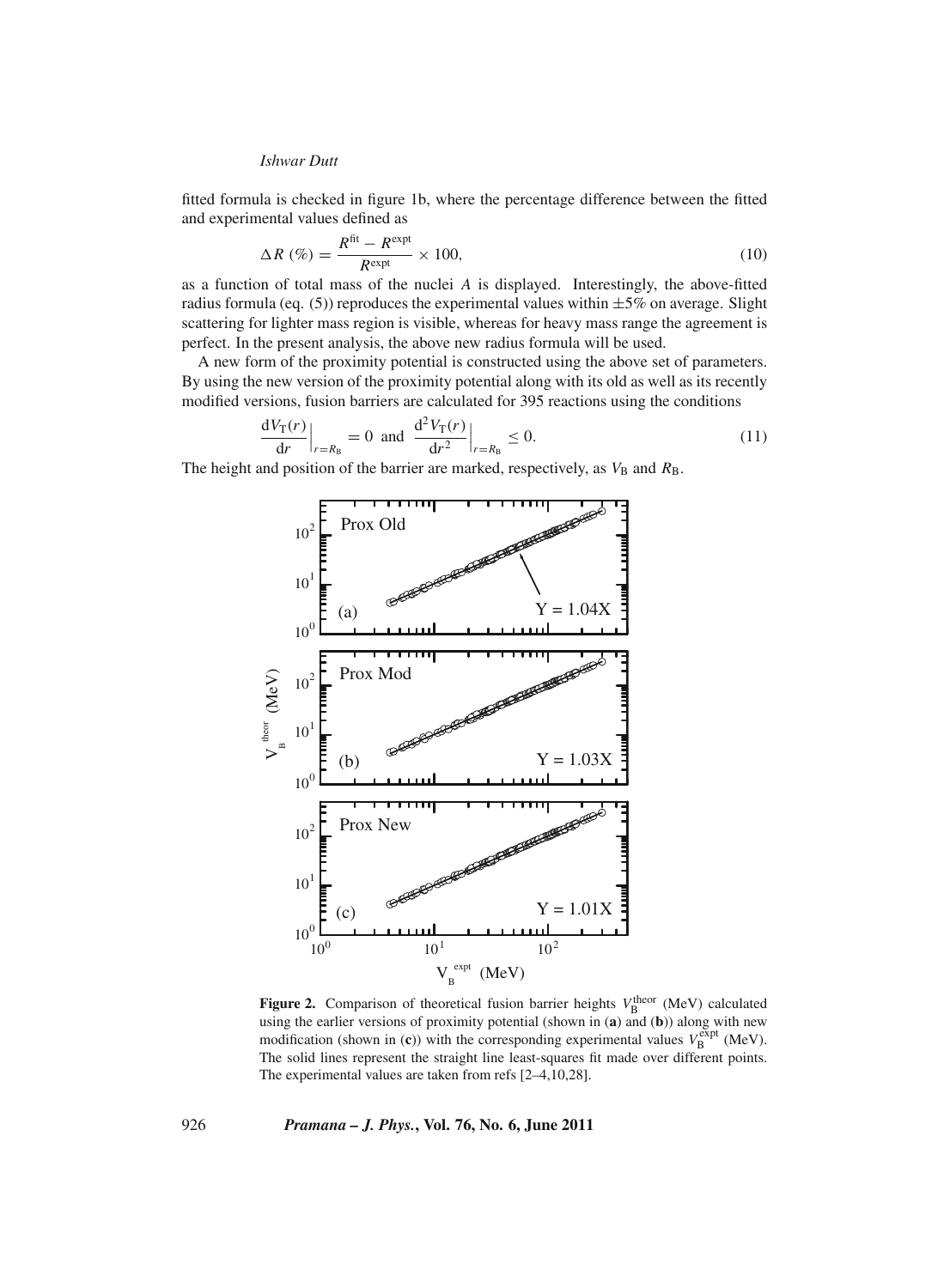#### *The role of* v*arious parameters in hea*v*y-ion fusion reactions*

In figure 2, the theoretical fusion barrier heights  $V_B^{\text{theor}}$  (MeV) calculated using different proximity versions vs. its corresponding experimental values are displayed. The experimental values are taken from refs [2–4,10,28]. Very encouragingly, Prox New reproduces the experimental fusion barrier heights within 1%, whereas its old and modified versions reproduce the same within 4% and 3%, respectively. However, the original form of the proximity potential presented in ref. [2] overestimates the data by 6.7% for symmetric colliding nuclei. Its recently modified version Prox Mod is also not good enough to explain data (within 5.3% for symmetric colliding nuclei [2]). This may be due to the improper use of the radius, surface energy coefficient and universal function values. Similar results were obtained for asymmetric colliding nuclei [3] also.

The final outcomes are quantified in figures 3a and 3b. In figure 3a, the percentage deviation between the theoretical and experimental values using different proximity potentials is presented. The original proximity potential along with its recently modified form are also displayed. The fusion barrier heights are reproduced within  $\pm 5\%$  on average. In



**Figure 3.** (a) The percentage deviation  $\Delta V_B$  (%) (defined same as eq. (10)) as a function of the product of the charges of colliding nuclei *Z*1*Z*<sup>2</sup> using different versions of the proximity potential. (**b**) The variation of  $\Delta V_B$  (=  $V_B^{\text{theor}} - V_B^{\text{expt}}$ ) (in MeV) as a function of the product of the charges of the colliding nuclei  $Z_1 Z_2$ .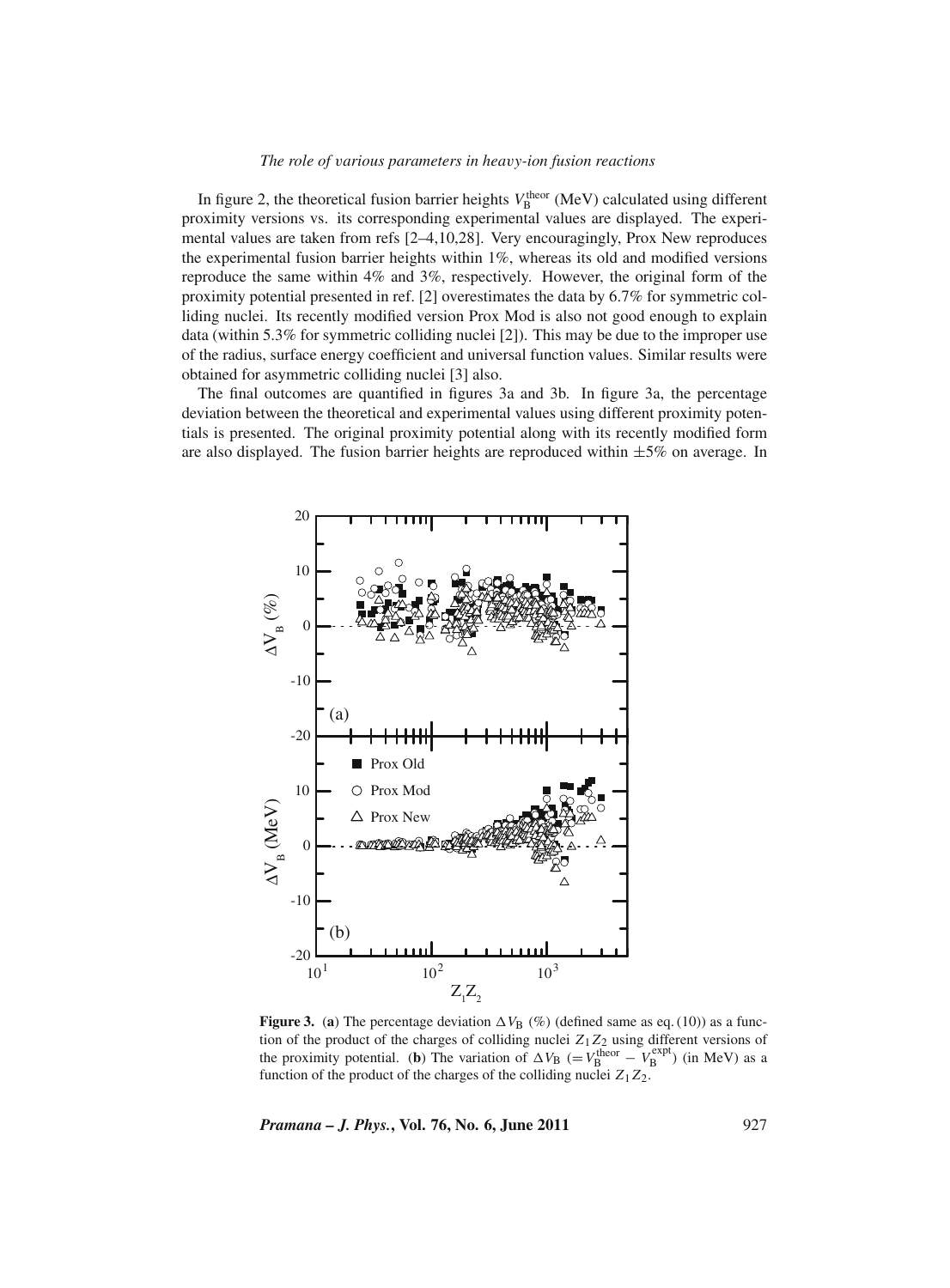figures 2 and 3, only 155 reactions are displayed to maintain the clarity. The experimental data are taken from refs  $[2-4,10,28]$ . For more quantitative discussion, the total number of 395 reactions are divided into three different categories. Among them, the first category involves a set of 25 'light' reactions with both  $Z_1$  and  $Z_2$  < 9, second category involves a set of 123 'mixed' reactions with either  $Z_1$  or  $Z_2 < 9$ , and third category involves a set of 247 'heavy' reactions with both  $Z_1$  and  $Z_2 > 8$ . The average deviation for the fusion barrier heights over 395 reactions is 1.14% using our modified potential Prox New, whereas Prox Old and Prox Mod give 3.93% and 3.40%, respectively. For the three separate groups, from 'light' to 'heavy' the corresponding numbers are 1.87%, 5.33%, −0.52%; 4.48%, 4.60%, 1.86%; 3.87%, 2.60%, 0.95% for Prox Old, Prox Mod and Prox New, respectively. Separate categories of different reactions are not displayed in the figure to maintain clarity. This clearly shows that our modified proximity potential explains the experimental data nicely.

In figure 3b, the difference between the theoretical and experimentally extracted fusion barriers are displayed. It is clear from the figure that Prox New gives closer results. The mean deviation over 395 reactions are 2.56 MeV, 1.76 MeV and 0.30 MeV for Prox Old,



**Figure 4.** The fusion cross-sections  $\sigma_{\text{fus}}$  (mb) as a function of the centre-of-mass energy *E*c.m. (MeV) using the earlier versions of proximity potential (Prox Old and Prox Mod) along with the new version (Prox New). The experimental data are taken from Newton [29] and Stefanini *et al* [30].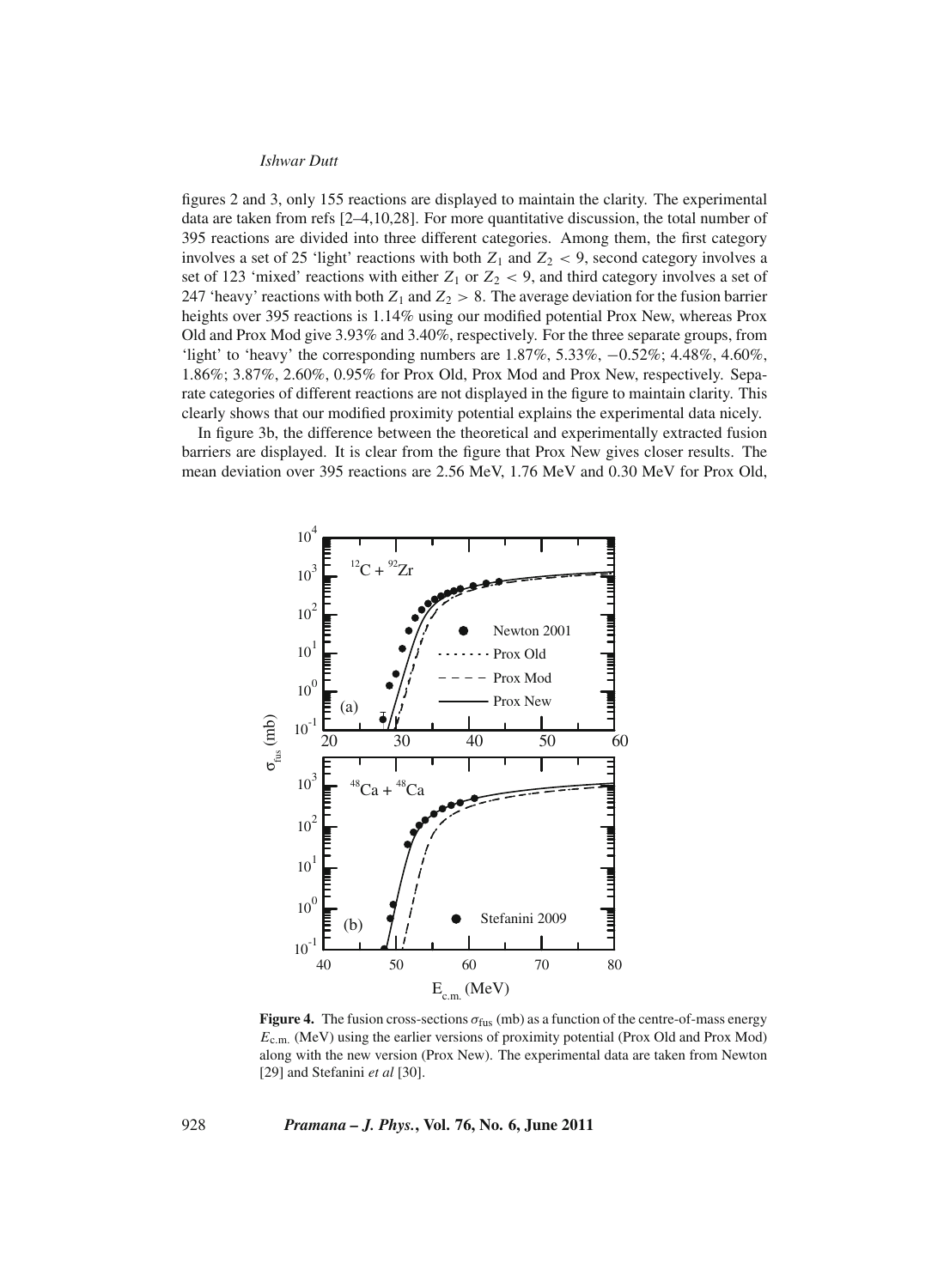Prox Mod and Prox New potentials, respectively. However, its value for the three separate groups from 'light' to 'heavy' are 0.12 MeV, 0.34 MeV, −0.04 MeV; 1.72 MeV, 1.75 MeV, 0.83 MeV and 3.23 MeV, 1.91 MeV, 0.08 MeV, respectively. The deviations especially for the heavy systems are significantly reduced. This was the problem with original as well as its recently modified form as pointed out by several authors [10,11]. It is clear from figures 3a and 3b, that Prox New is able to reproduce the experimental data nicely from low to heavy mass region. The small difference is not significant because of the uncertainties in the analysis of the experimental data.

Finally, the accuracy of new proximity potential is tested on fusion probabilities. In figure 4, the fusion cross-sections  $\sigma_{\text{fus}}$  (in mb) as a function of the centre-of-mass energy  $E_{\rm c.m.}$  (MeV) for the <sup>12</sup>C+<sup>92</sup>Zr [29] and <sup>48</sup>Ca+<sup>48</sup>Ca [30] reactions are displayed. The fusion cross-sections are calculated using the well-known Wong model [31]. The earlier versions, that is, Prox Old and Prox Mod are also displayed. It is clearly visible from the figure that Prox New is in good agreement, whereas the older forms are far from the experimental data. One can further note that Prox Old and Prox Mod show similar results. It means no improvement can be seen in Prox Mod potential as was claimed in [10].

#### **4. Summary**

By using up-to-date knowledge of the universal function, surface energy coefficient and nuclear radius, a new proximity potential is constructed. The newly constructed proximity potential Prox New reproduces the fusion barrier heights within  $\pm 5\%$  on average. The average deviation of 4% reported in the literature is significantly reduced to 1.14% for fusion barrier heights. A comparison with experimental data reveals that the new proximity potential reproduces experimental data very accurately compared to earlier versions and can be used in further fusion studies.

## **Acknowledgements**

The author is thankful to the University Grants Commission, New Delhi for providing research fellowship.

## **References**

- [1] J M B Shorto *et al*, *Phys. Re*v*.* **C81**, 044601 (2010)
- [2] I Dutt and R K Puri, *Phys. Re*v*.* **C81**, 044615 (2010)
- [3] I Dutt and R K Puri, *Phys. Re*v*.* **C81**, 064609 (2010)
- [4] I Dutt and R K Puri, *Phys. Re*v*.* **C81**, 047601 (2010) I Dutt and R Bansal, *Chin. Phys. Lett.* **27**, 112402 (2010)
- [5] R K Puri *et al*, *Eur. Phys. J.* **A23**, 429 (2005) R Arora *et al*, *ibid.* **8**, 103 (2000) R K Puri *et al*, *ibid.* **3**, 277 (1998)
	- N K Dhiman *et al*, *Acta. Phys. Pol.* **B38**, 2133 (2007); **37**, 1855 (2006) I Dutt and N K Dhiman, *Chin. Phys. Lett.* **27**, 112401 (2010)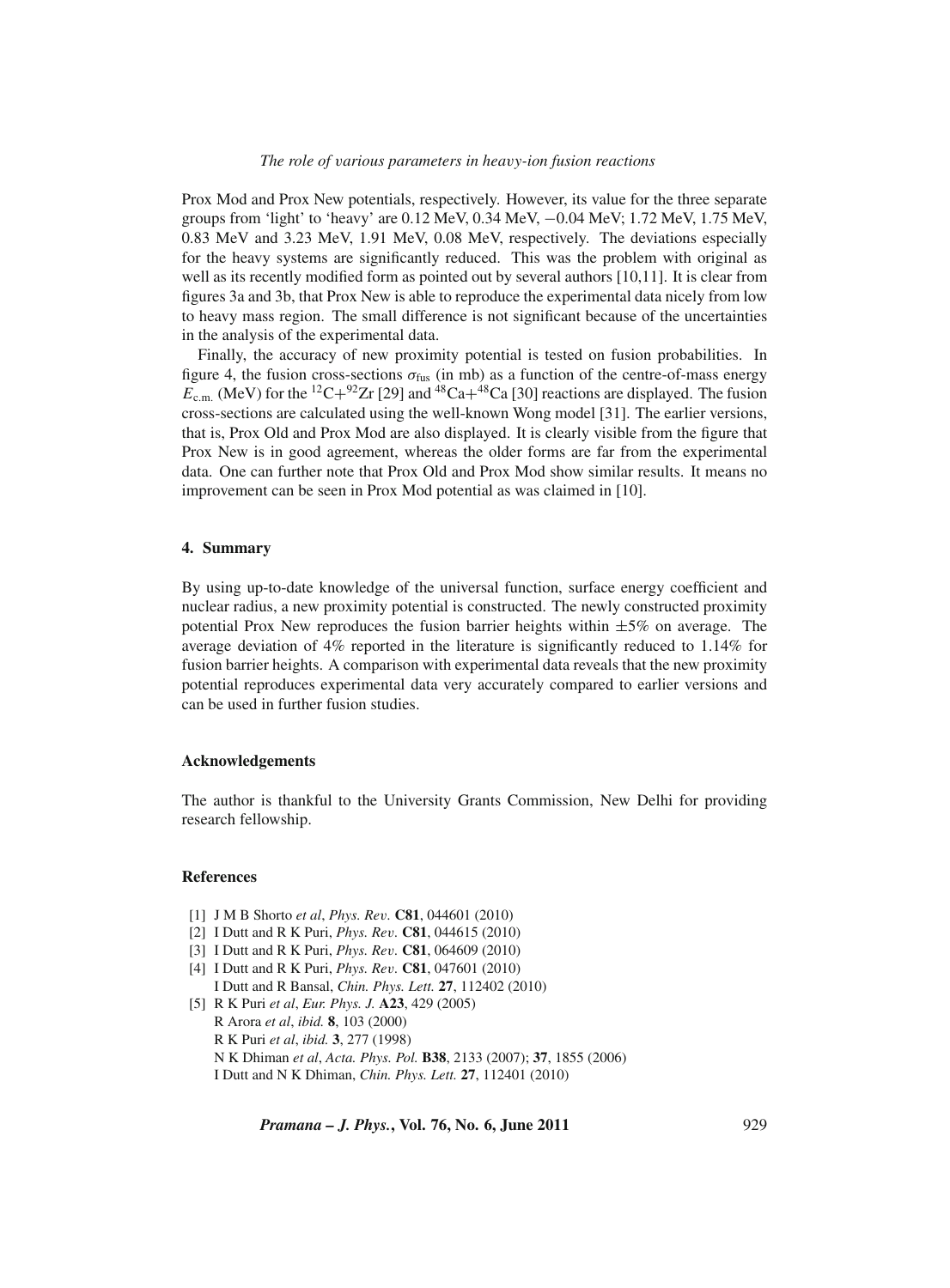- [6] R K Gupta *et al*, *Phys. Re*v*.* **C47**, 561 (1993); *J. Phys. G: Nucl. Part. Phys.* **18**, 1533 (1992) S S Malik *et al*, *Pramana – J. Phys.* **32**, 419 (1989) R K Puri *et al*, *Europhys. Lett.* **9**, 767 (1989); *J. Phys. G: Nucl. Part. Phys.* **18**, 903 (1992)
- [7] J Blocki, J Randrup, W J Świątecki and C F Tsang, *Ann. Phys. (N.Y.)* 105, 427 (1977)
- [8] J Blocki and W J Świątecki, *Ann. Phys. (N.Y.*) **132**, 53 (1981)
- [9] W Reisdorf, *J. Phys. G: Nucl. Part. Phys.* **20**, 1297 (1994)
- $[10]$  W D Myers and W J Świątecki, *Phys. Rev.* **C62**, 044610 (2000), and earlier references therein
- [11] K Siwek-Wilczyńska and J Wilczyński, *Phys. Rev.* **C69**, 024611 (2004)
- [12] M Liu *et al*, *Nucl. Phys.* **A768,** 80 (2006) A Dobrowolski *et al*, *ibid.* **729**, 713 (2003) J Bartel *et al*, *Eur. Phys. J.* **A14**, 179 (2002)
- [13] V Y Denisov, *Phys. Lett.* **B526**, 315 (2002) V Y Denisov and V A Nesterov, *Phys. At. Nucl.* **69**, 1472 (2006)
- [14] P B Gossiaux *et al*, *Nucl. Phys.* **A619**, 379 (1997) R K Puri *et al*, *Phys. Re*v*.* **C54**, R28 (1996); *ibid. J. Comput. Phys.* **162**, 245 (2000) Y K Vermani *et al*, *J. Phys. G: Nucl. Part. Phys.* **36**, 105103 (2010); *ibid.* **37**, 015105 (2010); *ibid. Europhys. Lett.* **85**, 62001 (2009); *ibid. Phys. Re*v*.* **C79**, 064613 (2009) S Kumar *et al*, *ibid.* **78**, 064602 (2008) R Chugh and R K Puri, *Phys. Re*v*.* **C82**, 014603 (2010)
- [15] S Kumar *et al*, *Phys. Re*v*.* **C58**, 3494 (1998) A D Sood *et al*, *Phys. Re*v*.* **C70**, 034611 (2004); *Phys. Re*v*.* **C79**, 064618 (2009); *Phys. Lett.* **B594**, 260 (2004) E Lehmann *et al*, *Z. Phys.* **A355**, 55 (1996) S Kumar *et al*, *Phys. Re*v*.* **C81**, 014601 (2010); *ibid.* **81**, 014611 (2010) S Gautum *et al*, *J. Phys. G: Nucl. Part. Phys.* **37**, 085102 (2010)
- [16] S W Huang *et al*, *Prog. Part. Nucl. Phys.* **30**, 105 (1993) G Batko *et al*, *J. Phys. G: Nucl. Part. Phys.* **20**, 461 (1994)
- [17] C Fuchs *et al*, *J. Phys. G: Nucl. Part. Phys.* **22**, 131 (1996)
- [18] R Bass, *Phys. Re*v*. Lett.* **39**, 265 (1977) P R Christensen and A Winther, *Phys. Lett.* **B65**, 19 (1976)
- [19] I Angeli, *At. Data Nucl. Data Tables* **87**, 185 (2004) G Fricke *et al*, *ibid.* **60**, 177 (1995) E G Nadjakov, K P Marinova and Y P Gangrsky, *ibid.* **56**, 133 (1994)
- [20] W D Myers and W J Świątecki, *Nucl. Phys.* **81**, 1 (1966)
- [21] W D Myers and W J Świątecki, *Ark. Fys.* **36**, 343 (1967)
- [22] P Möller and J R Nix, *Nucl. Phys.* **A272**, 502 (1976)
- [23] H J Krappe, J R Nix and A J Sierk, *Phys. Re*v*.* **C20**, 992 (1979)
- [24] P Möller and J R Nix, *Nucl. Phys.* **A361**, 117 (1981)
- [25] G Royer and B Remaud, *J. Phys. G: Nucl. Phys.* **10**, 1057 (1984)
- [26] P Möller, J R Nix, W D Myers and W J Świątecki, At. Data Nucl. Data Tables 59, 185 (1995)
- [27] K Pomorski and J Dudek, *Phys. Re*v*.* **C67**, 044316 (2003)
- [28] A M Stefanini *et al*, *Phys. Re*v*.* **C82**, 014614 (2010) C L Jiang *et al*, *ibid.* **82**, 041601(R) (2010) V V Parkar *et al*, *ibid.* **82**, 054601 (2010) R Rafiei *et al*, *ibid.* **81**, 024601 (2010) M Dasgupta *et al*, *ibid.* **81**, 024608 (2010) A M Stefanini *et al*, *ibid.* **81**, 037601 (2010) H Kumawat *et al*, *ibid.* **81**, 054601 (2010)
	- S Nath *et al*, *ibid.* **81**, 064601 (2010)
	- D J Hinde and M Dasgupta, *ibid.* **81**, 064611 (2010)